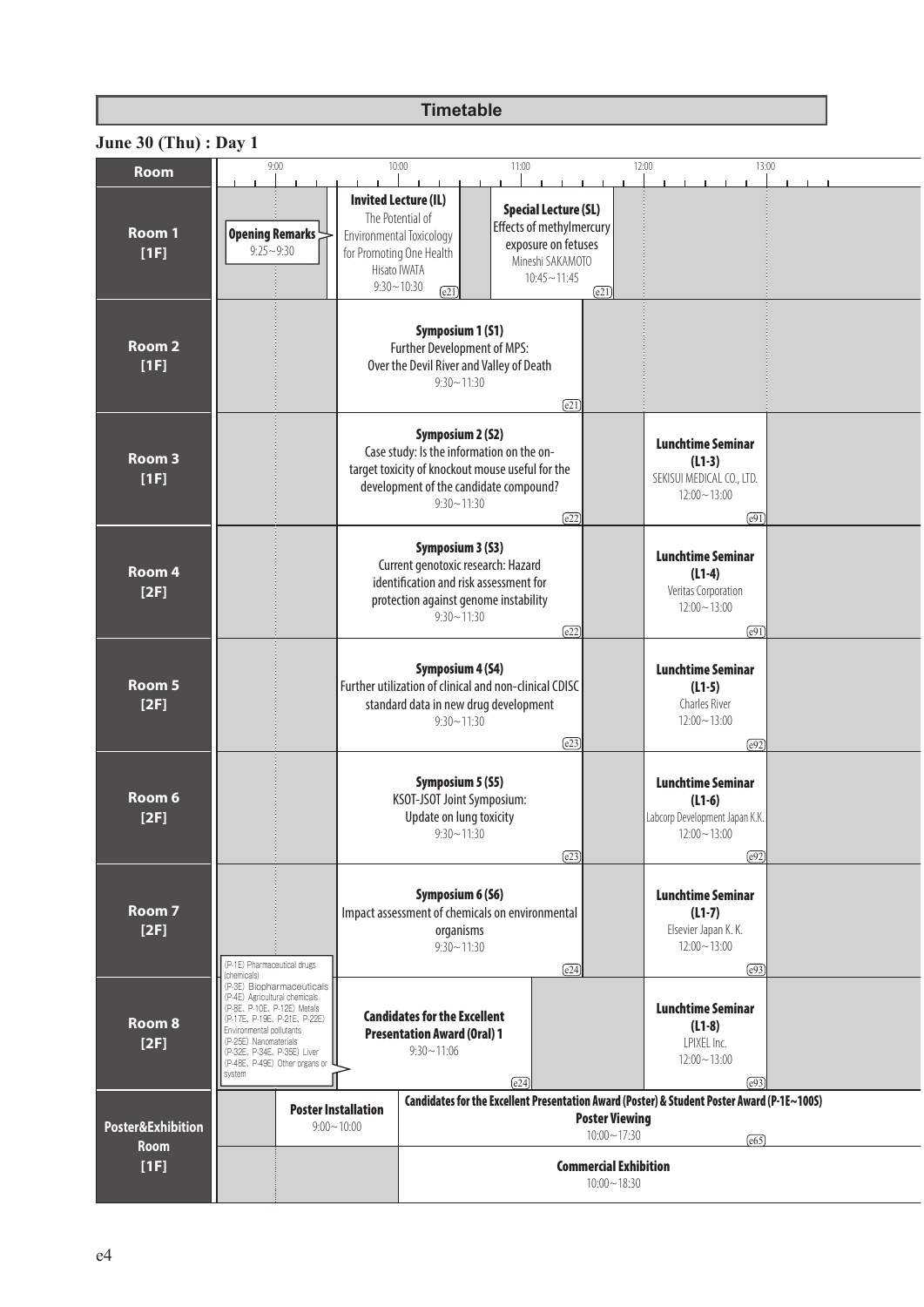<sup>00</sup> : Page number

|                                                                                                                                                                                                                                                                                                          | 14:00                                                                                              |                                                                                                                                                                                                      | 15:00                                                                                                                                    | 16:00                                                                                                                                                                                                                               |                                                                                                                                                                                             | 17:00                                                                 |              | 18:00 | 19:00                                       |
|----------------------------------------------------------------------------------------------------------------------------------------------------------------------------------------------------------------------------------------------------------------------------------------------------------|----------------------------------------------------------------------------------------------------|------------------------------------------------------------------------------------------------------------------------------------------------------------------------------------------------------|------------------------------------------------------------------------------------------------------------------------------------------|-------------------------------------------------------------------------------------------------------------------------------------------------------------------------------------------------------------------------------------|---------------------------------------------------------------------------------------------------------------------------------------------------------------------------------------------|-----------------------------------------------------------------------|--------------|-------|---------------------------------------------|
|                                                                                                                                                                                                                                                                                                          |                                                                                                    | <b>Symposium 7 (S7)</b><br>JSTP-JSOT Joint Symposium:<br>Carcinogenicity evaluation in rasH2 -Tg(tg/wt) mice<br>$13:30 - 15:30$                                                                      | <b>Symposium 8 (S8)</b><br>Assessment for individual susceptibilities to<br>drug on drug safety research<br>$15:30 - 17:30$              |                                                                                                                                                                                                                                     |                                                                                                                                                                                             |                                                                       |              |       |                                             |
| C<br>M<br>1                                                                                                                                                                                                                                                                                              |                                                                                                    | Symposium 9 (S9)<br>Cytokine release syndrome still linger with<br>antibody therapy<br>$13:30 - 15:30$                                                                                               |                                                                                                                                          | Symposium 10 (S10)<br>Development of new nanomaterial assessment<br>methodologies for inhalation, immunological and<br>cardiovascular toxicities<br>$15:30 - 17:30$                                                                 |                                                                                                                                                                                             |                                                                       |              |       |                                             |
|                                                                                                                                                                                                                                                                                                          |                                                                                                    | Symposium 11 (S11)<br>JSOT-JCA Joint Symposium:<br>Molecular basis for the evolution of the evaluation<br>methods of carcinogenic potentials 2.0<br>$13:30 - 15:30$                                  | $\sqrt{e28}$<br>$\sqrt{e29}$                                                                                                             |                                                                                                                                                                                                                                     | Symposium 12 (S12)<br>JSCT-JSOT Joint Symposium:<br>Recent trends in basic study and clinical<br>application of the cutting-edge technology<br>for vital sign monitoring<br>$15:30 - 17:30$ |                                                                       |              |       |                                             |
|                                                                                                                                                                                                                                                                                                          |                                                                                                    | Symposium 13 (S13)<br>Current status and prospects of adverse events<br>research in humans utilizing computer science<br>$13:30 - 15:30$                                                             |                                                                                                                                          | Symposium 14 (S14)<br>New aspects of thalidomide study:<br>toward elucidation of species difference based<br>on metabolism<br>$15:30 - 17:30$                                                                                       |                                                                                                                                                                                             |                                                                       |              |       |                                             |
| C<br>M<br>$\overline{2}$                                                                                                                                                                                                                                                                                 |                                                                                                    | Workshop 1 (W1)<br>Current status of in vitro research leading drug<br>discovery and development safety research<br>$13:30 - 15:30$                                                                  | Symposium 15 (S15)<br>Examples, prospects and social meaning<br>of Chrono-toxicology<br>$15:30 - 17:30$<br>$\boxed{e31}$<br>$\sqrt{e32}$ |                                                                                                                                                                                                                                     |                                                                                                                                                                                             |                                                                       |              |       |                                             |
|                                                                                                                                                                                                                                                                                                          |                                                                                                    | Symposium 16 (S16)<br>Gene / cell therapy development and<br>its safety assessment<br>$13:30 - 15:00$<br>$\left($ e32 $\right)$                                                                      |                                                                                                                                          | Workshop 2 (W2)<br>Clinical adverse events/side<br>effects that are difficult to detect<br>in general toxicity studies -new<br>approaches from nonclinical<br>research Part I (General remarks)<br>$15:00 - 16:00$<br>$\left($ e33) | Overview of Big Projects on New                                                                                                                                                             | Symposium 17 (S17)<br>Approach methods in Japan<br>$16:00 \sim 17:30$ | $\sqrt{e33}$ |       |                                             |
|                                                                                                                                                                                                                                                                                                          |                                                                                                    | Symposium 18 (S18)<br><b>Biometals Specialty Section Symposium</b><br>-Approaches to elucidate the mechanisms involved<br>in the arsenic toxicity-<br>$13:30 - 15:30$                                | $\sqrt{e34}$                                                                                                                             | Workshop 3 (W3)<br>Points to consider in selecting a starting dose level<br>for first-in-human clinical trials of novel therapeutic<br>modalities from safety and efficacy perspectives<br>$15:30 - 17:30$                          |                                                                                                                                                                                             |                                                                       | $\sqrt{e34}$ |       |                                             |
|                                                                                                                                                                                                                                                                                                          | <b>Candidates for</b><br>the Excellent<br><b>Presentation Award</b><br>(Oral) 2<br>$13:30 - 14:18$ | (P-51E, P-52E, P-55E)<br>Reproductive and<br>developmental toxicology<br>(P-59E) Genetic toxicology<br>(P-60E) Carcinogenicity<br>(P-63E, P-64E)<br>Immunotoxicology<br>(P-66E) Cytotoxicity<br>(e35 | toxicity                                                                                                                                 | (P-70E) Mechanisms of<br>(P-75E) Cellular response<br>(P-80E) Biomarkers<br>(P-81E) Toxicity-testing<br>methods<br>(P-85E, P-91E, P-93E,<br>P-94E) Alternatives to<br>mammalian models<br>(P-95E) Clinical toxicology r             | <b>Candidates for</b><br>the Excellent<br><b>Presentation Award</b><br>$(Oral)$ 3<br>$16:10 - 17:04$                                                                                        | $\sqrt{e36}$                                                          |              |       |                                             |
| <b>Poster Presentation/</b><br>Candidates for the Excellent Presentation Award (Poster) & Student Poster Award (P-1E~100S)<br><b>Discussion (CoreTime)</b><br><b>Poster Viewing</b><br>$(P-1E~100S)$<br>$10:00 - 17:30$<br>17:30~18:30<br>$\sqrt{65}$<br><b>Commercial Exhibition</b><br>$10:00 - 18:30$ |                                                                                                    |                                                                                                                                                                                                      |                                                                                                                                          |                                                                                                                                                                                                                                     |                                                                                                                                                                                             |                                                                       |              |       | <b>Poster</b><br>Removal<br>$18:30 - 19:00$ |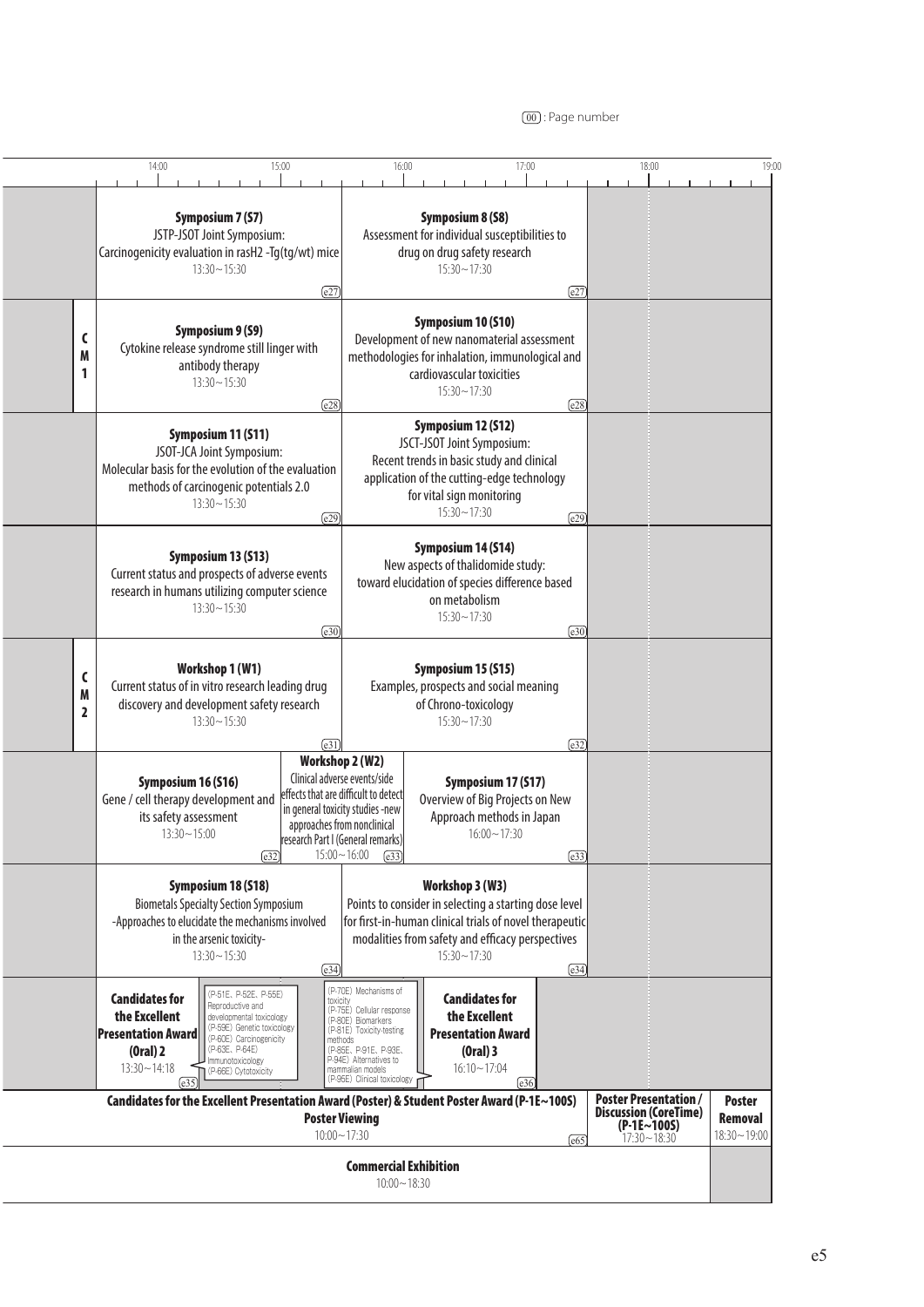## **July 1 (Fri) : Day 2**

| <b>Room</b>                                         | 9:00                                                                                                                                                                                                                                                                                                                                                         | 10:00                                                                                                                                                            |                                         |                                                                                                |       | 11:00                                                                                                  |                                        | 12:00                                                                                                   |                                                                                                                 | 13:00        |  |  |
|-----------------------------------------------------|--------------------------------------------------------------------------------------------------------------------------------------------------------------------------------------------------------------------------------------------------------------------------------------------------------------------------------------------------------------|------------------------------------------------------------------------------------------------------------------------------------------------------------------|-----------------------------------------|------------------------------------------------------------------------------------------------|-------|--------------------------------------------------------------------------------------------------------|----------------------------------------|---------------------------------------------------------------------------------------------------------|-----------------------------------------------------------------------------------------------------------------|--------------|--|--|
| Room 1<br>[1F]                                      | <b>Educational Lecture 1 (EL1)</b><br>Safety evaluation of<br>medicinal drug as a life<br>science<br>Ikuo HORII<br>$9:00 - 9:50$<br>$\sqrt{e37}$                                                                                                                                                                                                             |                                                                                                                                                                  |                                         | Symposium 19 (S19)<br>Microsampling:<br><b>Current Status and Foresight</b><br>$10:00 - 11:30$ |       | $\sqrt{e37}$                                                                                           |                                        |                                                                                                         |                                                                                                                 |              |  |  |
| Room <sub>2</sub><br>[1F]                           | Symposium 20 (S20)<br>Children's toxicology: factors of dysplasia of brain function<br>$9:00 - 11:30$<br>$\sqrt{e38}$                                                                                                                                                                                                                                        |                                                                                                                                                                  |                                         |                                                                                                |       |                                                                                                        |                                        |                                                                                                         | <b>Lunchtime Seminar</b><br>$(L2-2)$<br>Central Institute for<br><b>Experimental Animals</b><br>$12:00 - 13:00$ | $\sqrt{e94}$ |  |  |
| Room <sub>3</sub><br>[1F]                           | <b>Educational Lecture 2 (EL2)</b><br>Environmental<br>Toxicology<br>in Anthropocene<br>Chiho WATANABE<br>$9:00 - 9:50$<br>$\sqrt{e38}$                                                                                                                                                                                                                      | Symposium 21 (S21)<br>Risk assessment and risk communication regarding<br>the administration of medicines and breastfeeding<br>$9:50 \sim 11:50$<br>$\left($ e39 |                                         |                                                                                                |       |                                                                                                        |                                        |                                                                                                         | <b>Lunchtime Seminar</b><br>$(L2-3)$<br>Axcelead Drug Discovery<br>Partners, Inc.<br>$12:00 \sim 13:00$         | $\sqrt{e94}$ |  |  |
| Room 4<br>[2F]                                      | Symposium 22 (S22)<br>Up-to-Date of Laboratory Animal Study<br>- Outreach & Well-being -<br>$9:00 - 11:30$<br>$\sqrt{e39}$                                                                                                                                                                                                                                   |                                                                                                                                                                  |                                         |                                                                                                |       |                                                                                                        |                                        | <b>Lunchtime Seminar</b><br>$(L2-4)$<br>Shin Nippon Biomedical<br>Laboratories, Ltd.<br>$12:00 - 13:00$ | $\sqrt{e95}$                                                                                                    |              |  |  |
| Room 5<br>[2F]                                      | Symposium 23 (S23)<br>Risk management and countermeasures for the aggravation<br>and sequelae of COVID-19<br>$9:00 - 11:30$<br>$\boxed{e40}$                                                                                                                                                                                                                 |                                                                                                                                                                  |                                         |                                                                                                |       |                                                                                                        |                                        | <b>Lunchtime Seminar</b><br>$(L2-5)$<br>Charles River<br>$12:00 - 13:00$                                | $\sqrt{e95}$                                                                                                    |              |  |  |
| Room 6<br>[2F]                                      | Symposium 24 (S24)<br>Novel Aspects of Developmental Toxicity Mechanisms of Dioxins<br>and Related Compounds<br>$9:00 - 11:30$<br>$\left[$ e40]                                                                                                                                                                                                              |                                                                                                                                                                  |                                         |                                                                                                |       |                                                                                                        |                                        | <b>Lunchtime Seminar</b><br>$(L2-6)$<br>NIKON CORPORATION<br>$12:00 - 13:00$                            | [e96]                                                                                                           |              |  |  |
| Room <sub>7</sub><br>[2F]                           | Symposium 25 (S25)<br><b>Oral Session 1</b><br>International symposium : Anti-Drug Conjugates<br>$(0-1~0-4)$<br>(ADCs), Exosomes - Perspectives from Researchers<br>$11:00 - 11:48$<br>and Regulatory Scientists on these new Modalities<br>(0-1, 0-2, 0-3) Skin<br>of Drug Delivery<br>(0-4) Respiratory system<br>$9:00 - 11:00$<br>$\boxed{e41}$<br>[e41] |                                                                                                                                                                  |                                         |                                                                                                |       |                                                                                                        |                                        | <b>Lunchtime Seminar</b><br>$(L2-7)$<br>Eurofins Discovery<br>$12:00 - 13:00$                           | $\sqrt{e97}$                                                                                                    |              |  |  |
| Room <sub>8</sub><br>[2F]                           | <b>Oral Session 2</b><br>$(0-5~0-9)$<br>$9:00 - 10:00$<br>(O-5) Metals<br>(O-6, O-7) Nanomaterials<br>(O-8) Biopharmaceuticals<br>(O-9) Radiation                                                                                                                                                                                                            | $\sqrt{e42}$                                                                                                                                                     | Oxidative stress<br>(O-14) Inflammation | <b>Oral Session 3</b><br>$(0-10-0-14)$<br>$10:00 - 11:00$<br>(0-10, 0-11, 0-12, 0-13)          | [e43] | $11:00 - 12:00$<br>(0-15, 0-16) Alternatives to<br>mammalian models<br>(0-17, 0-18, 0-19) Animal model | <b>Oral Session 4</b><br>$(0-15~0-19)$ | [e43]                                                                                                   |                                                                                                                 |              |  |  |
| <b>Poster&amp;Exhibition</b><br><b>Room</b><br>[1F] | <b>Poster Installation</b><br>$9:00 - 10:00$                                                                                                                                                                                                                                                                                                                 |                                                                                                                                                                  |                                         |                                                                                                |       | Poster Session (P-101~185) Poster Viewing                                                              | $10:00 - 16:50$                        |                                                                                                         |                                                                                                                 | $\sqrt{e74}$ |  |  |
|                                                     |                                                                                                                                                                                                                                                                                                                                                              | <b>Commercial Exhibition</b><br>$10:00 - 17:35$                                                                                                                  |                                         |                                                                                                |       |                                                                                                        |                                        |                                                                                                         |                                                                                                                 |              |  |  |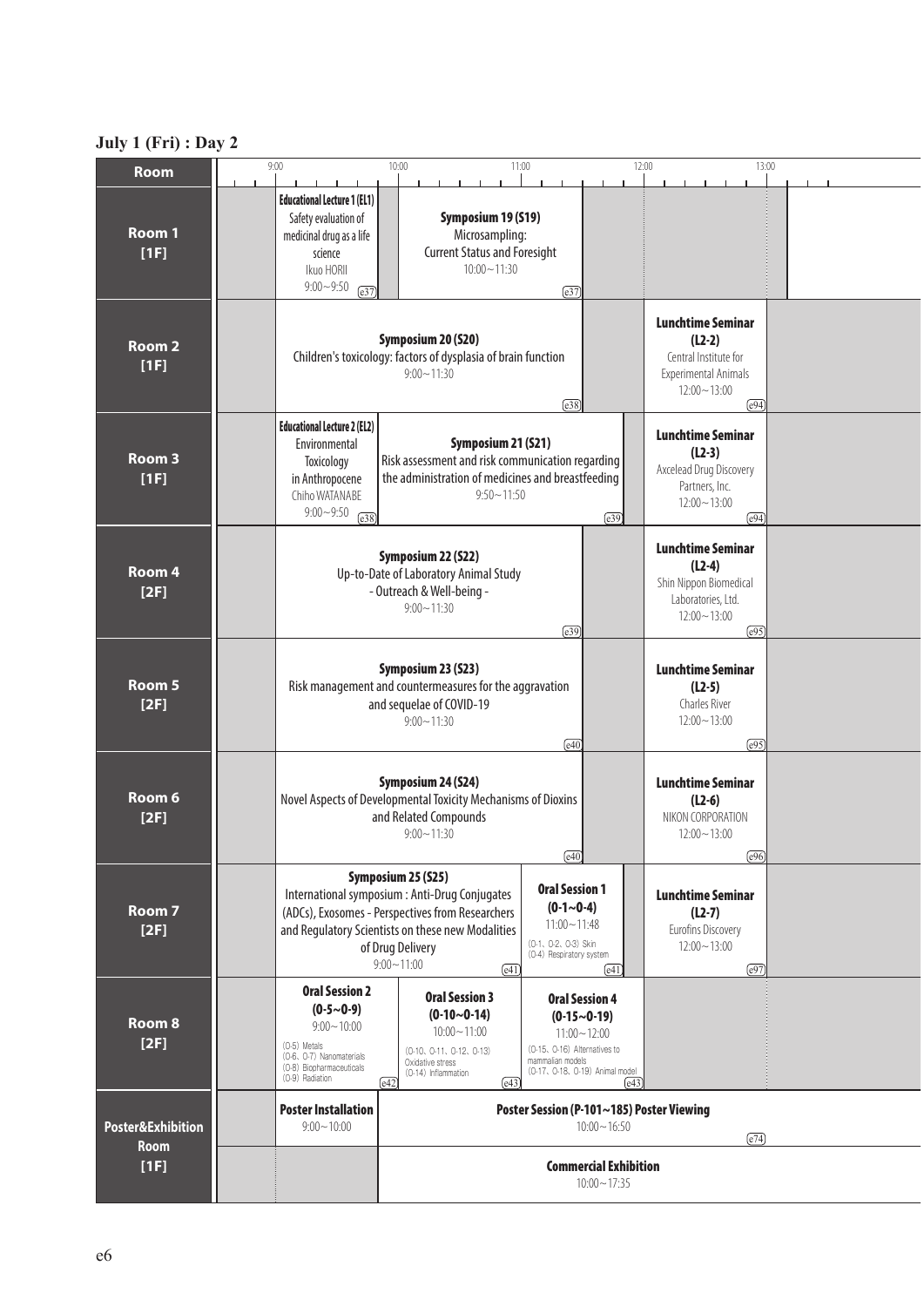<sup>00</sup> : Page number

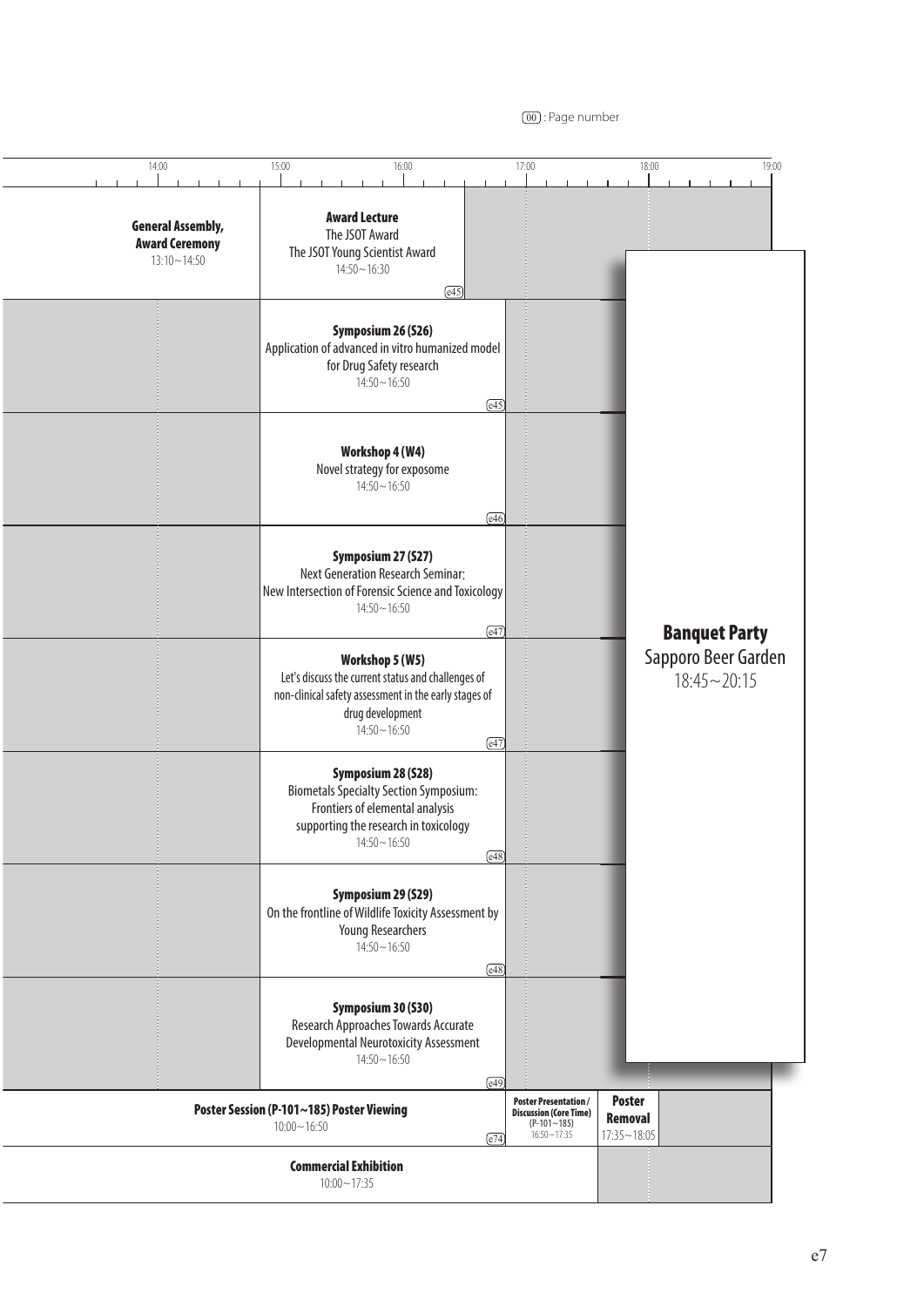## **July 2 (Sat) : Day 3**

| <b>Room</b>                          |             | 9:00                                                                                                                                                                               | 10:00                                                                                                                                                                                                                                                                                           | 11:00                                                                                                                                                                                       | 12:00                                                                                                                         | 13:00 |  |  |  |  |
|--------------------------------------|-------------|------------------------------------------------------------------------------------------------------------------------------------------------------------------------------------|-------------------------------------------------------------------------------------------------------------------------------------------------------------------------------------------------------------------------------------------------------------------------------------------------|---------------------------------------------------------------------------------------------------------------------------------------------------------------------------------------------|-------------------------------------------------------------------------------------------------------------------------------|-------|--|--|--|--|
| Room 1<br>[1F]                       |             | Symposium 31 (S31)<br>New direction of read-across approach:<br>From safety evaluation and regulatory use to drug repositioning                                                    | <b>Award Ceremony of the Excellent</b><br><b>Presentation Award &amp; Student Poster Award</b>                                                                                                                                                                                                  |                                                                                                                                                                                             |                                                                                                                               |       |  |  |  |  |
| Room <sub>2</sub><br>[1F]            | C<br>M<br>3 | <b>Educational Lecture 3 (EL3)</b><br>Destructive innovation of<br>vaccine R&D under COVID-19<br>pandemic<br>Ken J ISHII<br>$9:00 - 9:50$<br>$\overline{e50}$                      | Symposium 32 (S32)<br>A new approach to non-clinical safety<br>assessment of biopharmaceuticals<br>$9:50 - 11:50$                                                                                                                                                                               |                                                                                                                                                                                             |                                                                                                                               |       |  |  |  |  |
| Room 3<br>[1F]                       |             |                                                                                                                                                                                    | Symposium 33 (S33)<br>SOT-JSOT Joint Symposium: Latest insight into metal<br>toxicity at the molecular level<br>$9:00 - 11:00$<br>$\sqrt{e51}$                                                                                                                                                  | <b>Oral Session 5</b><br>$(0-20-0-23)$<br>$11:00 - 11:48$<br>(0-20, 0-21, 0-22, 0-23)<br>Nervous system<br>$\sqrt{e52}$                                                                     | <b>Lunchtime Seminar</b><br>$(L3-3)$<br>MIMETAS Japan K.K. /<br>Molecular Devices Japan KK<br>$12:00 - 13:00$<br>$\sqrt{e98}$ |       |  |  |  |  |
| Room <sub>4</sub><br>[2F]            |             |                                                                                                                                                                                    | Symposium 34 (S34)<br>Usefulness of 3D culture model of RPTEC -aiming to<br>predict renal pharmacokinetics and toxicity-<br>$9:00 - 11:00$<br>[e52]                                                                                                                                             | <b>Oral Session 6</b><br>$(0-24-0-27)$<br>$11:00 - 11:48$<br>(O-24) Industrial chemicals<br>(0-25, 0-26) Environmental<br>pollutants<br>(0-27) Agricultural chemicals<br>$\left[653\right]$ | <b>Lunchtime Seminar</b><br>$(L3-4)$<br>Instem Japan K.K.<br>$12:00 - 13:00$<br>e98)                                          |       |  |  |  |  |
| Room 5<br>[2F]                       |             |                                                                                                                                                                                    | Symposium 35 (S35)<br>Potential of small fish (zebrafish and medaka) as next-generation<br>experimental animals-a new player in toxicology<br>$9:00 \sim 11:50$                                                                                                                                 | <b>Lunchtime Seminar</b><br>$(L3-5)$<br>Charles River<br>$12:00 - 13:00$<br>$\sqrt{e99}$                                                                                                    |                                                                                                                               |       |  |  |  |  |
| Room 6<br>[2F]                       |             | Symposium 36 (S36)<br>Evaluation of health impact and<br>development of quality assessment<br>methods of foods and food additives<br>toward ensuring food safety<br>$9:00 - 10:30$ | <b>Oral Session 7</b><br>$(0-28-0-33)$<br>$10:30 - 11:30$<br>(0-28) Epidemiology<br>(0-29) Risk assessment and<br>communication<br>(0-30, 0-31) Organoid<br>(O-32) AOP (adverse outcome pathway)<br>$\left(\overline{e54}\right)$ (0-33) Drug-metabolizing enzyme $\left(\overline{e55}\right)$ | <b>Lunchtime Seminar</b><br>$(L3-6)$<br>Shin Nippon Biomedical<br>Laboratories, Ltd.<br>$12:00 - 13:00$<br>(e99)                                                                            |                                                                                                                               |       |  |  |  |  |
| Room 7<br>[2F]                       |             |                                                                                                                                                                                    | Symposium 37 (S37)<br>Male reproductive toxicity up to date<br>$9:00 - 11:00$<br>[e56]                                                                                                                                                                                                          | <b>Oral Session 8</b><br>$(0-34-0-37)$<br>$11:00 - 11:48$<br>(0-34) General toxicology<br>(0-35、0-36、0-37)<br>Reproductive and<br>developmental toxicology<br>[e56]                         | <b>Lunchtime Seminar</b><br>$(L3-7)$<br>FUJIFILM Wako Pure<br>Chemical Corporation<br>$12:00 - 13:00$<br>$\boxed{e100}$       |       |  |  |  |  |
| Room 8<br>[2F]                       |             | Symposium 38 (S38)<br>Recent drug application and toxicity evaluation in<br>the eyes<br>$9:00 - 11:00$                                                                             | $\boxed{e100}$                                                                                                                                                                                                                                                                                  |                                                                                                                                                                                             |                                                                                                                               |       |  |  |  |  |
| <b>Poster&amp;Exhibition</b><br>Room |             | <b>Poster Installation</b><br>$9:00 - 10:00$                                                                                                                                       | Poster Session (P-186~276) Poster Viewing<br>$10:00 - 14:00$<br>$\sqrt{682}$                                                                                                                                                                                                                    |                                                                                                                                                                                             |                                                                                                                               |       |  |  |  |  |
| [1F]                                 |             | <b>Commercial Exhibition</b><br>$10:00 - 14:00$                                                                                                                                    |                                                                                                                                                                                                                                                                                                 |                                                                                                                                                                                             |                                                                                                                               |       |  |  |  |  |